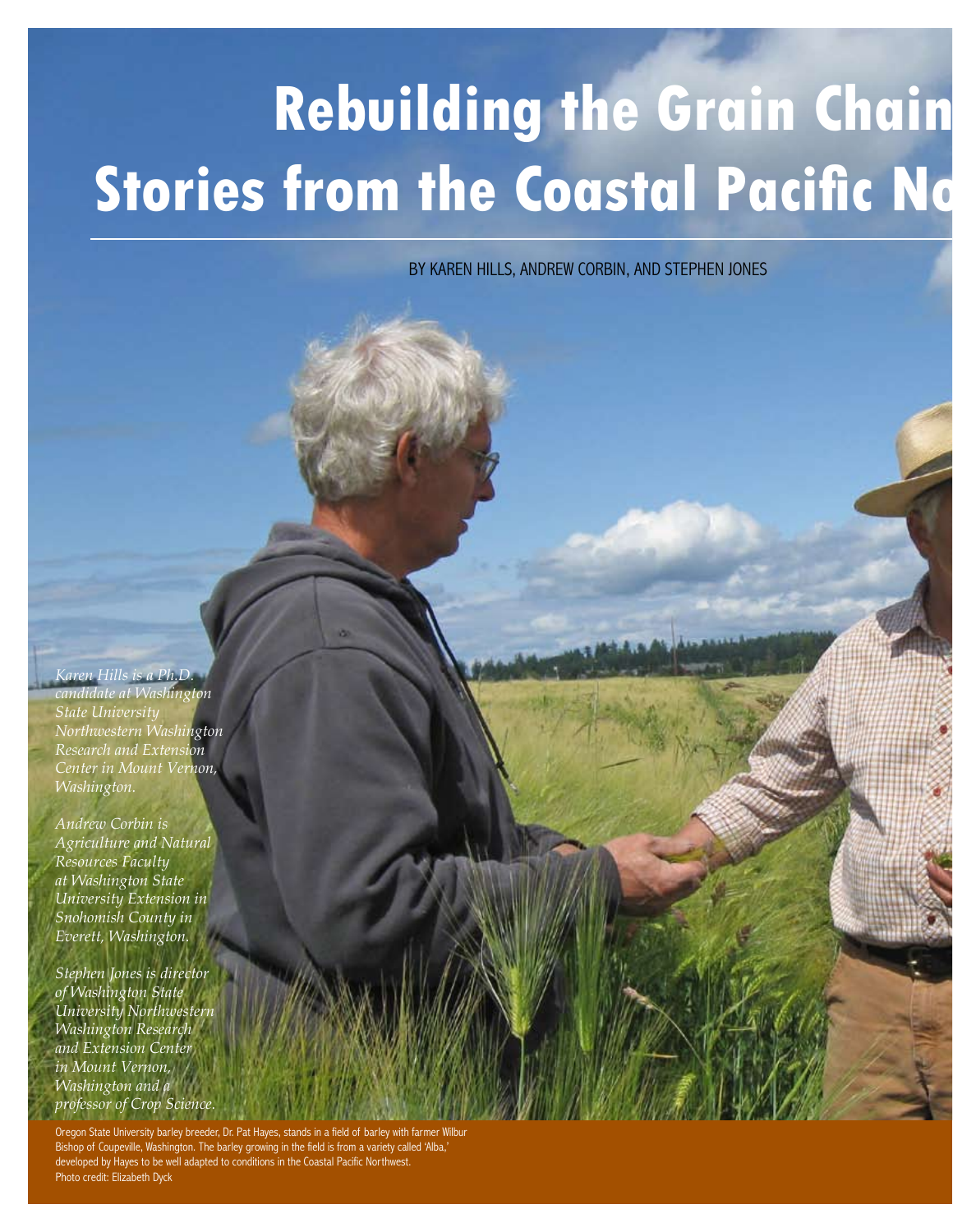

Imagine it—biting into a pretzel made with wheat grown in your own community and following that with a sip of cool beer made from barley grown and malted nearby.

Unless you are talented enough to perform all of the steps involved in production, processing, baking, malting, and brewing, the search for this experience could turn into a long quest.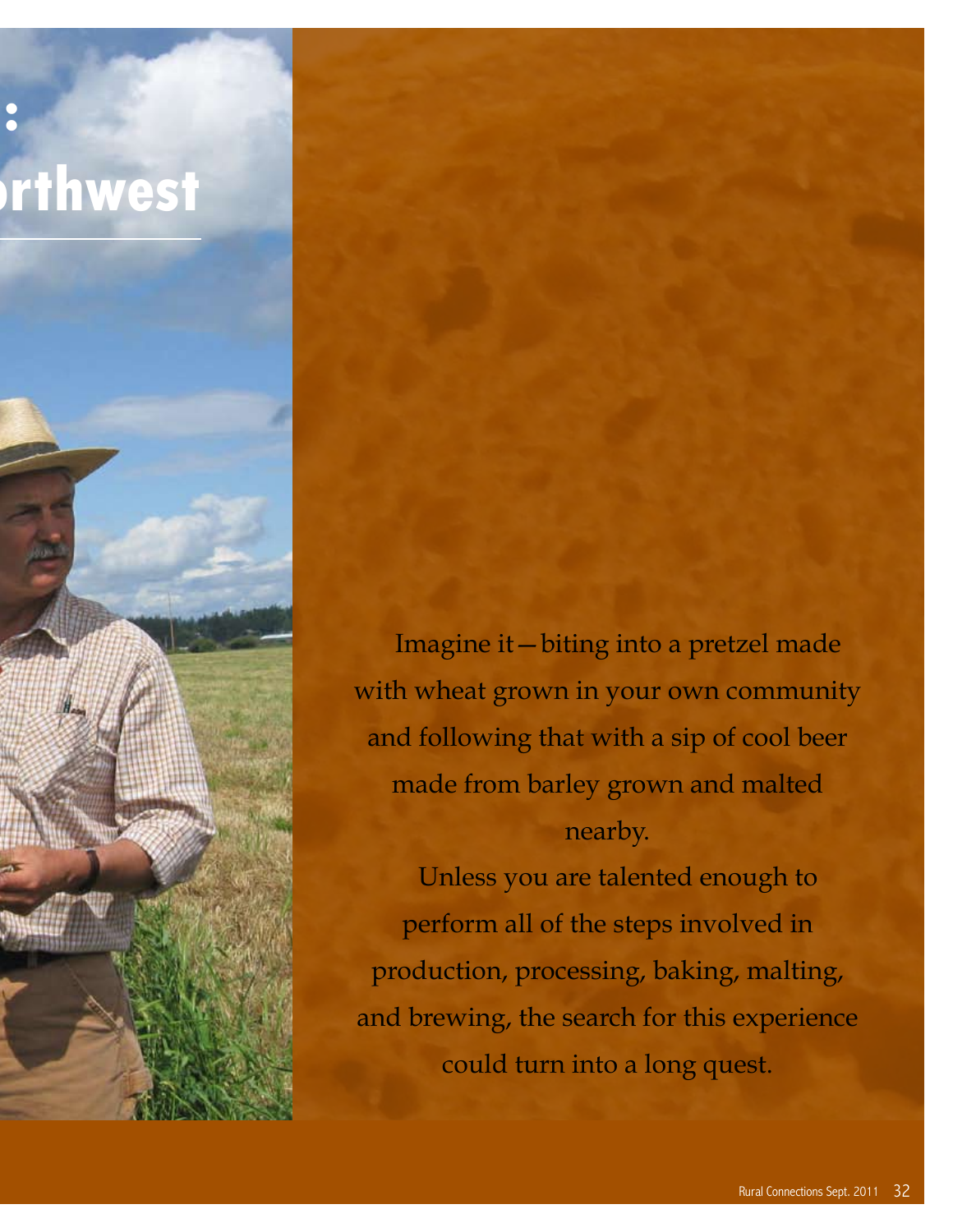

Though the "localvore" movement is alive and well in many parts of the U.S., it has focused primarily on fresh produce, meat, eggs, and dairy and has overlooked the grains that are an important staple in human diets. One reason for this is the massive amount of consolidation through the supply chain in global grain markets. In fact, five major companies now control 80 percent of the global grain trade (Pugh & McLaughlin, 2007). The consolidation in processing is such that even in a major wheat growing state, like Kansas, it can be difficult to source local flour (Henning, 2011).

The alternative to the current dominant industrial system is that of decentralized independent production, processing, and distribution networks. The creation of such networks has the potential to generate income for processors, improve farm profitability, reconnect communities with their agricultural heritage, and recapture the idea of grain as a healthy "food from somewhere" rather than as an interchangeable commodity. Costs of staple grains would reflect the true cost of production, not the volatile swings characteristic of grain prices decided in Minneapolis, Kansas City, or Chicago.

Is this vision of localizing grain growing and production just a utopian dream? Not according to the food system pioneers working on independent yet parallel fronts in places like Vancouver Island, British Columbia; Mount Vernon, Washington; Athens, Ohio; and Asheville, North Carolina (Hanus, 2010; Hergescheimer & Wittman, 2011; Appalachian Staple Food Cooperative; Wolfe 2011). None of these places are commonly associated with

modern-day grain production, yet each has a legacy of small-scale grain growing now being rediscovered, one field at a time.

The coastal Pacific Northwest is one of several U.S. regions working to reclaim their grain heritage. Its initial success suggests that this local movement could serve as a useful case study for others considering similar efforts. Communities in the coastal Pacific Northwest from Northern California through British Columbia (areas west of the Cascade Mountains) are interested in reviving the infrastructure necessary for drying, storing, and processing small grains in order to meet growing consumer demand.

In the Skagit Valley in Northwest Washington, wheat and barley are typically grown in rotation with higher value crops for their rotational benefits, but the harvested grain is sold for minimal return on the commodity market. Meanwhile, end users such as bakers, millers, maltsters, brewers, and livestock producers are sourcing small grains and grain legumes from as far away as Saskatchewan. The potential exists for a locally integrated small grain system in this region, creating shorter supply chains with the ability to preserve information about who produced the grain and where it was grown.

## **Infrastructure**

The infrastructure required to support the processing of grains in the coastal Pacific Northwest existed in the past, but has been lost over time due to the consolidation of agricultural production and processing. The proximity of agricultural land to urban populations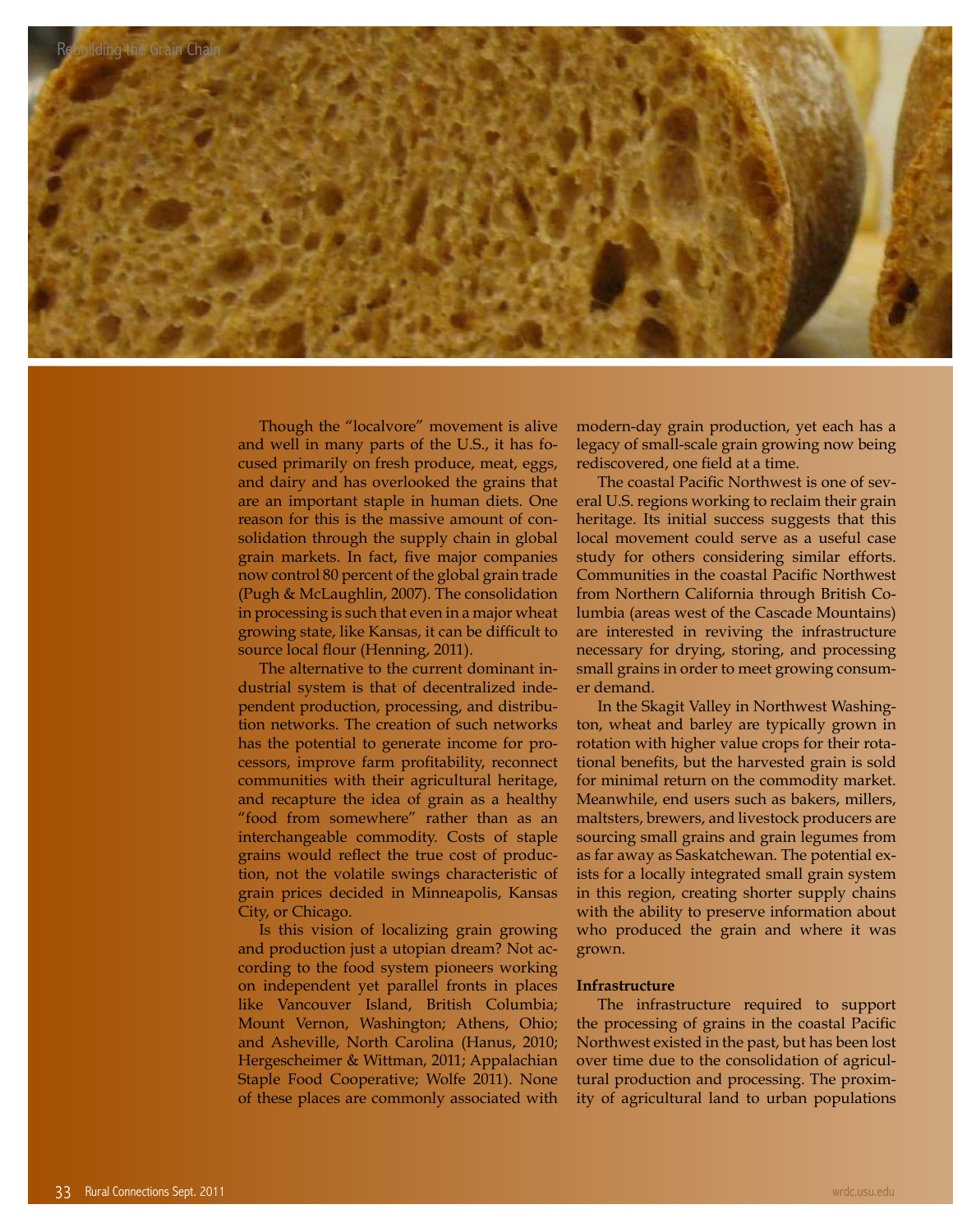

Loaves of bread baked in Dr. Andrew Ross' food science laboratory at Oregon State University using hard red winter wheat grown in western Oregon. Photo credit: Karen Hills

in this region poses a paradox of opportunities and challenges as the region attempts to balance farmland preservation, urban development, and the sustainable management of natural resources.

Residents of the coastal Pacific Northwest care about their food supply, support local agriculture, and are interested in how to replace the infrastructure needed to maintain a local grain system. Farmers have a need for grains as a rotation crop to break disease cycles and improve soil quality. There are a variety of possibilities for end uses for local grain, with those commanding a higher price, such as flour, being the most attractive to farmers. However, it is critical that there are also outlets for grain that does not meet the strict quality standards for flour. For this reason, a robust local grain system must also include brewing, distilling, and feed for livestock.

These end uses require some common infrastructure. Agricultural production equipment such as grain drills for planting and combines for harvest, are already prevalent in areas where wheat is grown for commodity markets. Facilities for cleaning and storing seed to keep grain dry and pest-free will also be required.

Grain processing equipment varies by grain type and its intended use. Producing wheat for human consumption provides the greatest possible return to farmers. There are several steps involved in the processing of grain. Food uses of barley, oats, and spelt require seed hulls be removed with dehulling equipment. Wheat is free threshing, meaning the hull detaches during harvest. A hammer, stone, or roller mill is needed to process grain into flour. Each of these types of mills can provide whole grain flour. However, producing the white flour used most commonly by commercial bakers requires more sophisticated roller mills that sift out the bran and further reduce particle size.

"The potential exists for a locally integrated small grain system in this region, creating shorter supply chains with the ability to preserve information about who produced the grain and where it was grown."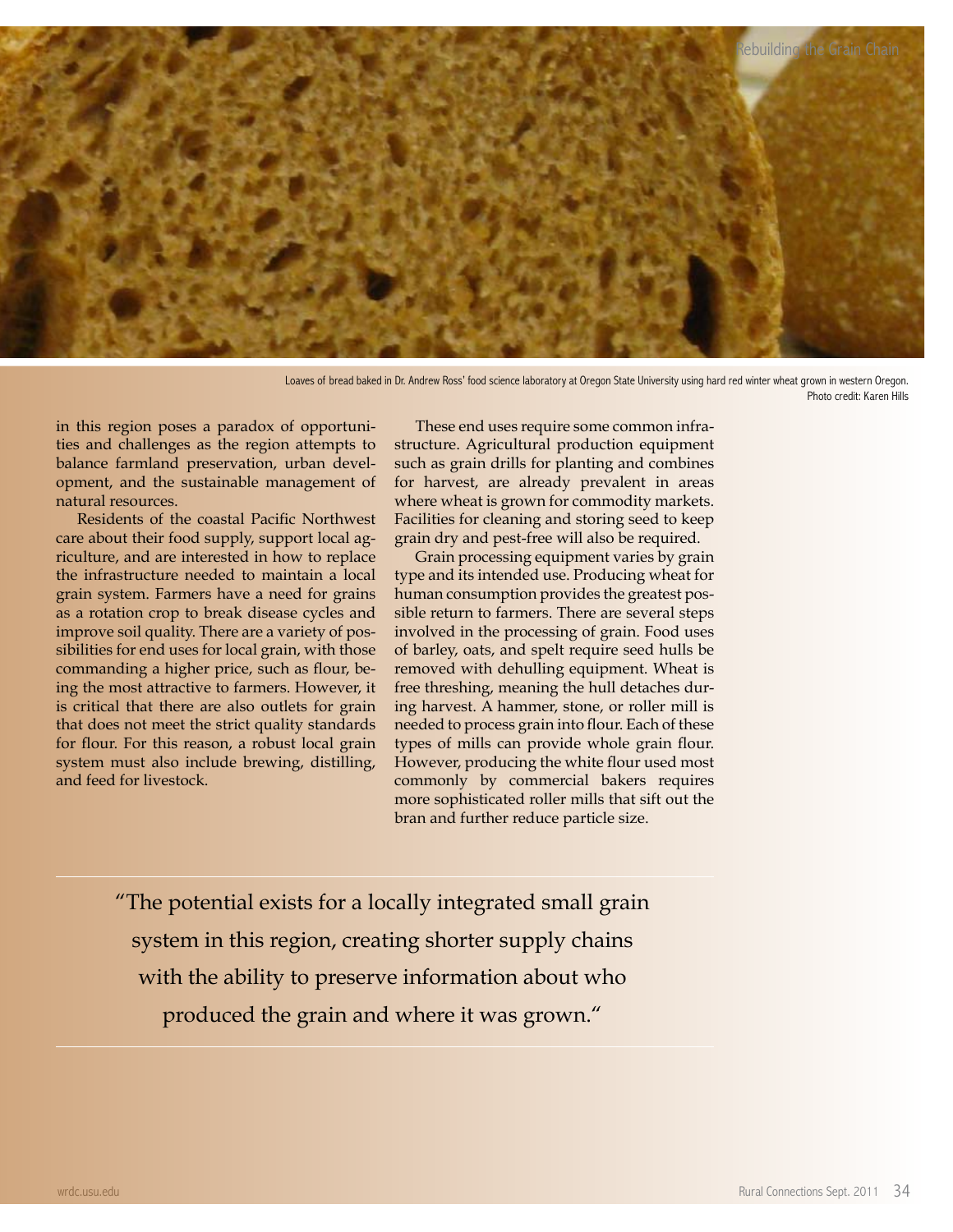"Breeding for wheat and barley varieties adapted to the coastal Pacific Northwest is occurring at Washington State University Mt. Vernon and at Oregon State University, which will give coastal grain growers better-adapted varieties."

### **It's Not Just Wheat**

Though wheat is the most commonly consumed grain in American diets (USDA, 2003), there are other grains worthy of consideration in local grain systems. Malt is the highest value use for a barley crop. Malted barley is sprouted in a controlled way, which causes a spike in enzyme activity needed for the fermentation process. While most microbreweries use malt produced on a huge scale for national markets, there has been increasing interest from microbreweries in sourcing locally grown and malted barley. When barley or wheat doesn't meet the quality standards necessary for malt or flour, respectively, due to weather conditions or other factors that can decrease crop quality, these grains can be used in distilleries.

Washington has seen a rise in micro-distilleries due to a passage of a 2008 law creating a craft-distilleries license (Allison, 2009). The law requires that 51 percent of ingredients used by craft distilleries be sourced from in state. In areas like western Washington with animal integrated agriculture, cereal grain can be used to meet local demand for an energy ingredient in livestock feed. Processing for this use generally involves cracking the grain by using a hammer mill for easier digestibility.

Once the processing infrastructure and marketing networks exist for wheat and barley, expanding the infrastructure for other types of grains like rye, oats, triticale, niche heritage grains, and dry beans would be relatively simple. Variety and crop choice will vary depending on regional environments, but the ambitious farmer can find many locally adapted varieties if sourced outside of the standard routes. Breeding for wheat and barley varieties adapted to the coastal Pacific Northwest is occurring at Washington State University Mt. Vernon and at Oregon State University, which will give coastal grain growers better-adapted varieties.

Supporters of this relocalized grain system are not proposing that every county, or every region be completely self sufficient in grain. However, with some strategic investments in infrastructure in consultation with end users, a significant portion of grain purchased for use in baked goods, beer, distilled beverages, and livestock feed could be sourced locally, keeping dollars in the local economy.

### **Stories from the Coastal Northwest**

This work is going on in many areas of the coastal Pacific Northwest. In Eugene, Oregon, Tom Hunton recently opened Camas Country Mills in response to a demand for local flour and grain (Dietz, 2011). In the same region, the Southern Willamette Valley Bean and Grain project, a collaboration of growers and community organizations, began formally meeting in 2008 building on previous work to increase local production for local consumption. Further north, in Corvallis, Oregon, Dr. Pat Hayes and Dr. Andrew Ross of Oregon State University are working to boost the consumption of locally grown barley. Hayes has been involved with a new mini-malter designed by students to test small batches of malting barley (Foyston, 2010). Ross has been working hard on developing ways to incorporate healthy doses of barley into delicious baked goods, such as breads and pretzels.

Continue north from the Willamette Valley past Seattle to Mt. Vernon, Washington, where researchers are looking into production strategies for growing organic bread wheat in Western Washington. Preliminary data shows that in the climate of Western Washington it is possible to achieve the protein levels in wheat required by craft bakers (Hills, in preparation).

George DePasquale (2010), the owner and head baker at a large Seattle bakery said about the bread he made from flour grown in Mt. Vernon: "It had the best flavor I've tasted in my 33 years of baking."